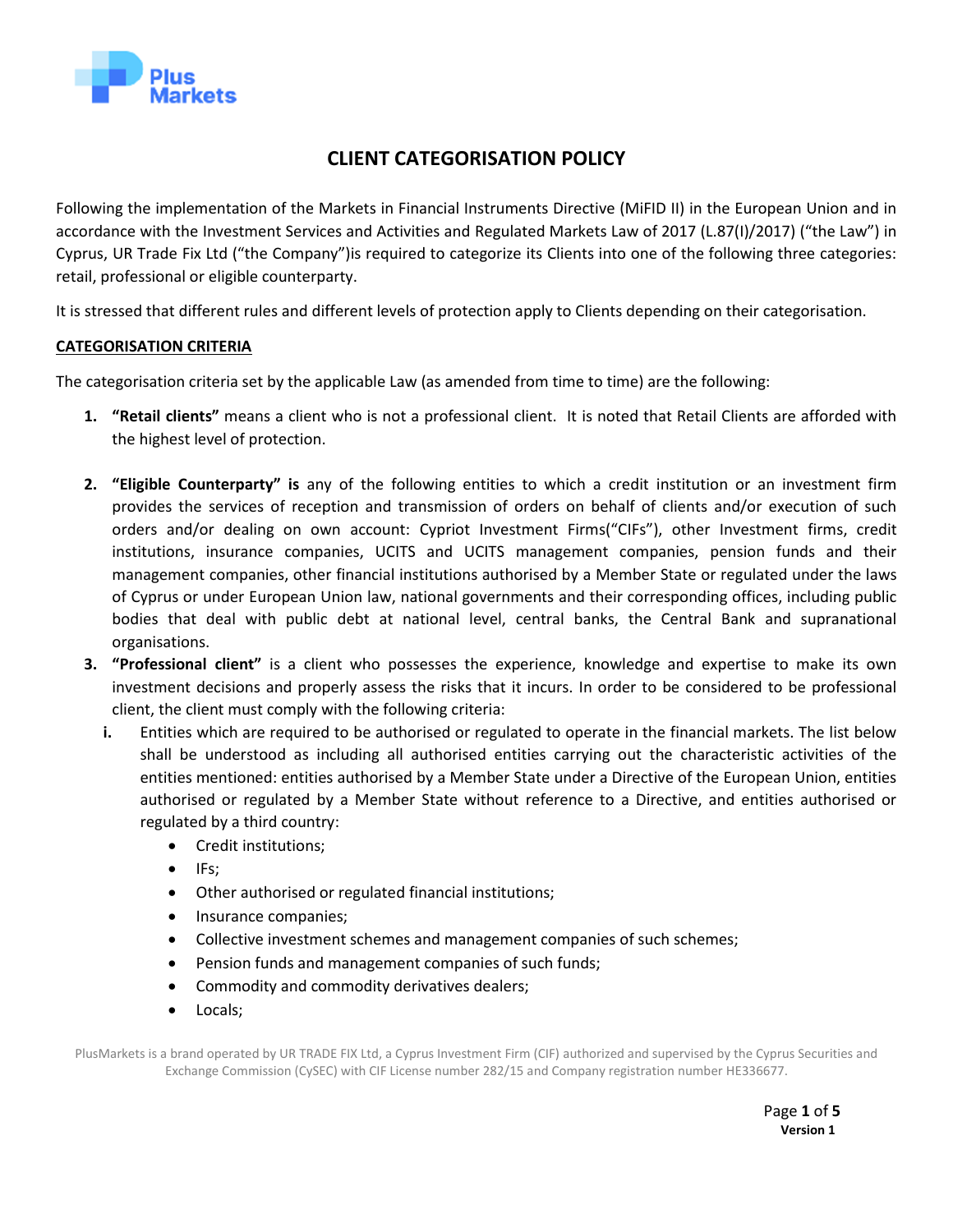

- other institutional investors;
- **ii.** Large undertakings meeting two of the following size requirements on a company basis:
	- balance sheet total: EUR 20 000 000
	- net turnover: EUR 40 000 000
	- own funds: EUR 2 000 000
- **iii.** National and regional governments, including public bodies that manage public debt at national or regional level, Central Banks, international and supranational institutions such as the World Bank, the International Monetary Fund, the European Central Bank, the European Investment Bank and other similar international organisations.
- **iv.** Other institutional investors whose main activity is to invest in financial instruments, including entities dedicated to the securitisation of assets or other financing transactions.

The entities referred above are considered to be professionals. However, they are allowed to request non-professional treatment and the Company may agree to provide a higher level of protection. Where the client is an undertaking referred to above, the Company must inform the Client prior to any provision of services that, on the basis of the information available to the Company, the client is deemed to be a professional client, and will be treated as such unless the Company and the Client agree otherwise. The Client may also request a variation of the terms of the agreement in order to secure a higher degree of protection.

It is the responsibility of the Client, considered to be a professional client, to ask for a higher level of protection when it deems it is unable to properly assess or manage the risks involved. This higher level of protection will be provided when a Client who is considered to be a professional enters into a written agreement with the Company to the effect that it shall not be treated as a professional for the purposes of the applicable conduct of business regime. Such agreement shall specify whether this applies to one or more particular services or transactions, or to one or more types of product or transaction.

# **PROFESSIONAL CLIENTS ON REQUEST**

# **i. Identification criteria:**

Clients other than those mentioned in point 3 above, including public sector bodies, local public authorities, municipalities and private individual investors, may also be allowed to waive some of the protections afforded by the conduct of business rules of the Company.

Therefore, the Company is allowed to treat any of those clients as professionals provided the relevant criteria and procedure mentioned below are fulfilled. Those clients shall not, however, be presumed to possess market knowledge and experience comparable to that of the categories listed above.

Any such waiver of the protection afforded by the standard conduct of business regime will be considered to be valid only if an adequate assessment of the expertise, experience and knowledge of the client, undertaken by the Company, gives reasonable assurance, in light of the nature of the transactions or services recommended, that the client is capable of making investment decisions and understanding the risks involved.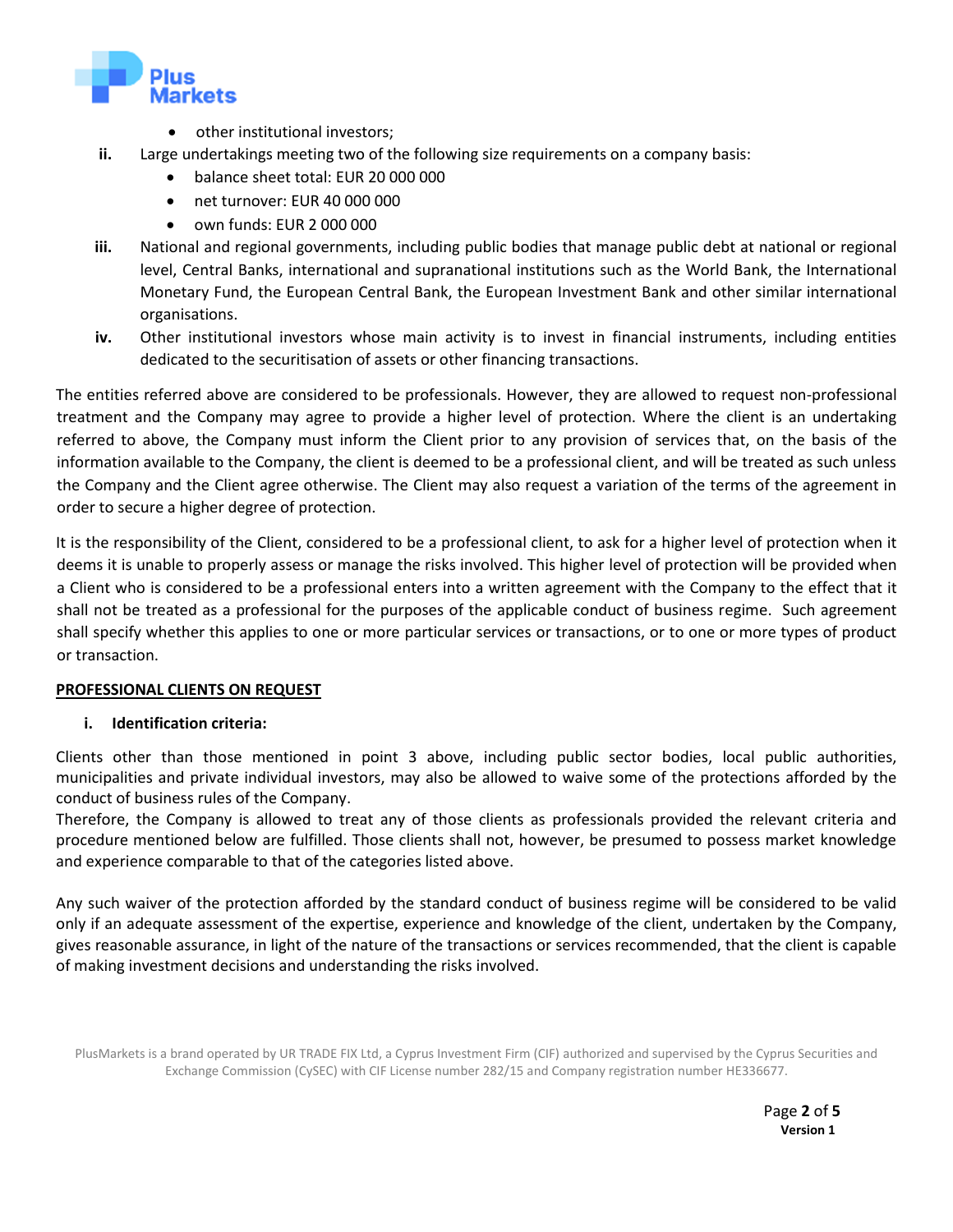

In the case of legal entities, the person subject to that assessment shall be the person authorized to carry out transactions on behalf of the entity.

In the course of that assessment, as a minimum, two of the following criteria shall be satisfied:

- the client has carried out transactions, in significant size, on the relevant market at an average frequency of 10 per quarter over the previous four quarters
- the size of the client's financial instrument portfolio, defined as including cash deposits and financial instruments exceeds EUR 500 000
- the client works or has worked in the financial sector for at least one year in a professional position, which requires knowledge of the transactions or services envisaged.

## **ii. Procedure**

Those clients may waive the benefit of the detailed rules of business conduct only where the following procedure is followed:

- they must state in writing to the Company that they wish to be treated as a professional client, either generally or in respect of a particular investment service or transaction, or type of transaction or product,
- the Company will give them a clear written warning of the protections and investor compensation rights they may lose
- they must state in writing, in a separate document from the contract, that they are aware of the consequences of losing such protections.

Before deciding to accept any request for waiver, the Company is required to take all reasonable steps to ensure that the client requesting to be treated as a professional client meets the relevant requirements stated above.

The Company implements appropriate written internal policies and procedures to categorize clients. Professional clients are responsible for keeping the Company informed about any change, which could affect their current categorisation. Should the Company become aware however that the client no longer fulfils the initial conditions, which made him eligible for a professional treatment, the Company will take appropriate action.

#### **REQUEST FOR DIFFERENT CATEGORISATION**

In accordance with this Policy, the following requests may be submitted to the Company:

- a Retail Client requesting to be categorised as a Professional Client. In that case the Client will be afforded a lower level of protection.
- a Professional Client requesting to be categorised as a Retail Client. In that case the Client seeks to obtain a higher level of protection.
- an Eligible Counterparty requesting to be categorised as a Professional Client or Retail Client. In that case the Client seeks to obtain a higher level of protection

Clients who wish to request a different categorisation shall contact the company directly at [support@plusmarkets.eu.](mailto:support@plusmarkets.eu) It is noted that the Company has the right to reject any of the above requests.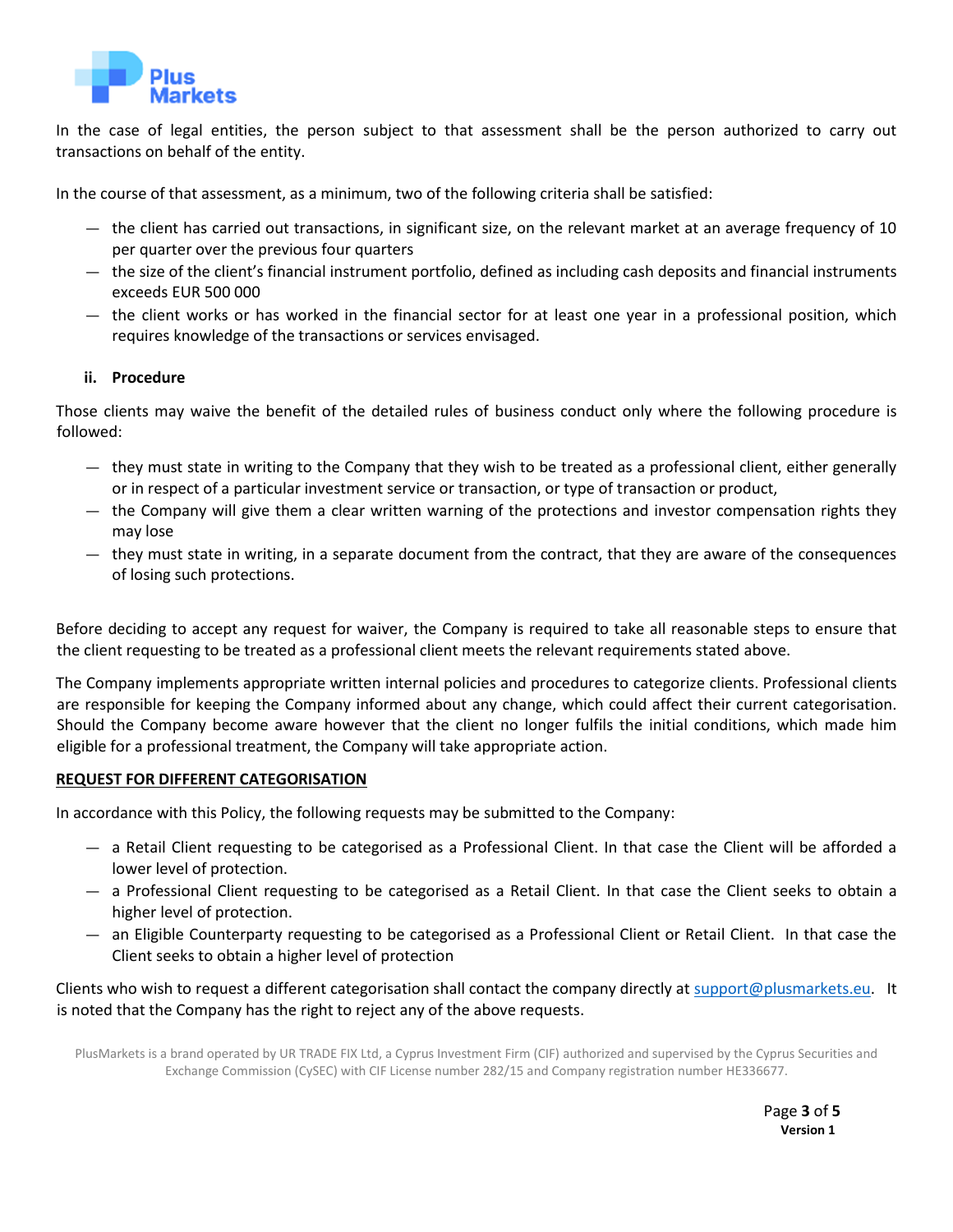

#### **PROTECTION RIGHTS**

## **i. Retail/Professional Clients**

Where the Company treats a Client as a Retail Client, the Client is entitled to more protections under the Law, than if the Client was to be treated as a Professional Client. In summary, the protections Retail Clients are entitled to are as follows (the list may not be exhaustive):

## **a. Appropriateness:**

Where, the Company provides investment services other than investment advice (in the form of personal recommendations) or discretionary portfolio management, the Company shall ask a Retail Client to provide information regarding his knowledge and experience in the investment field relevant to the specific type of product or service offered or demanded so as to enable the Company to assess whether the investment service or product envisaged is appropriate for the Client. In case the Company considers, on the basis of the information received that the product or service is not appropriate to a Retail Client, it shall warn the Client accordingly.

Please note that the Company is not required to assess appropriateness in certain cases specified by law.

The Company shall be entitled to assume that a Professional Client has the necessary experience and knowledge in order to understand the risks involved in relation to those particular investment services or transactions, or types of transactions or products, for which the Client is classified as a Professional Client. Consequently, and unlike the situation with a Retail Client, the Company should not generally need to obtain additional information from the Client for the purposes of the assessment of appropriateness for those products and services for which they have been classified as a Professional Client.

#### **b. Execution of orders**

When executing Client orders, the Company must take all reasonable steps to achieve what is called "best execution" of the Client's orders, i.e. to obtain the best possible result for its Clients.

Where the Company executes an order of a Retail Client, the best possible result shall be determined in terms of the total consideration, representing the price of the financial instrument and the costs related to execution, which shall include all expenses incurred by the Client which are directly related to the execution of the order, including execution venue fees, clearing and settlement fees and any other fees paid to third parties involved in the execution of the order.

When providing Professional Clients with best execution, the Company is not required to prioritise the overall costs of the transaction as being the most important factor in achieving best execution for them.

#### **c. Title transfer collateral arrangements**